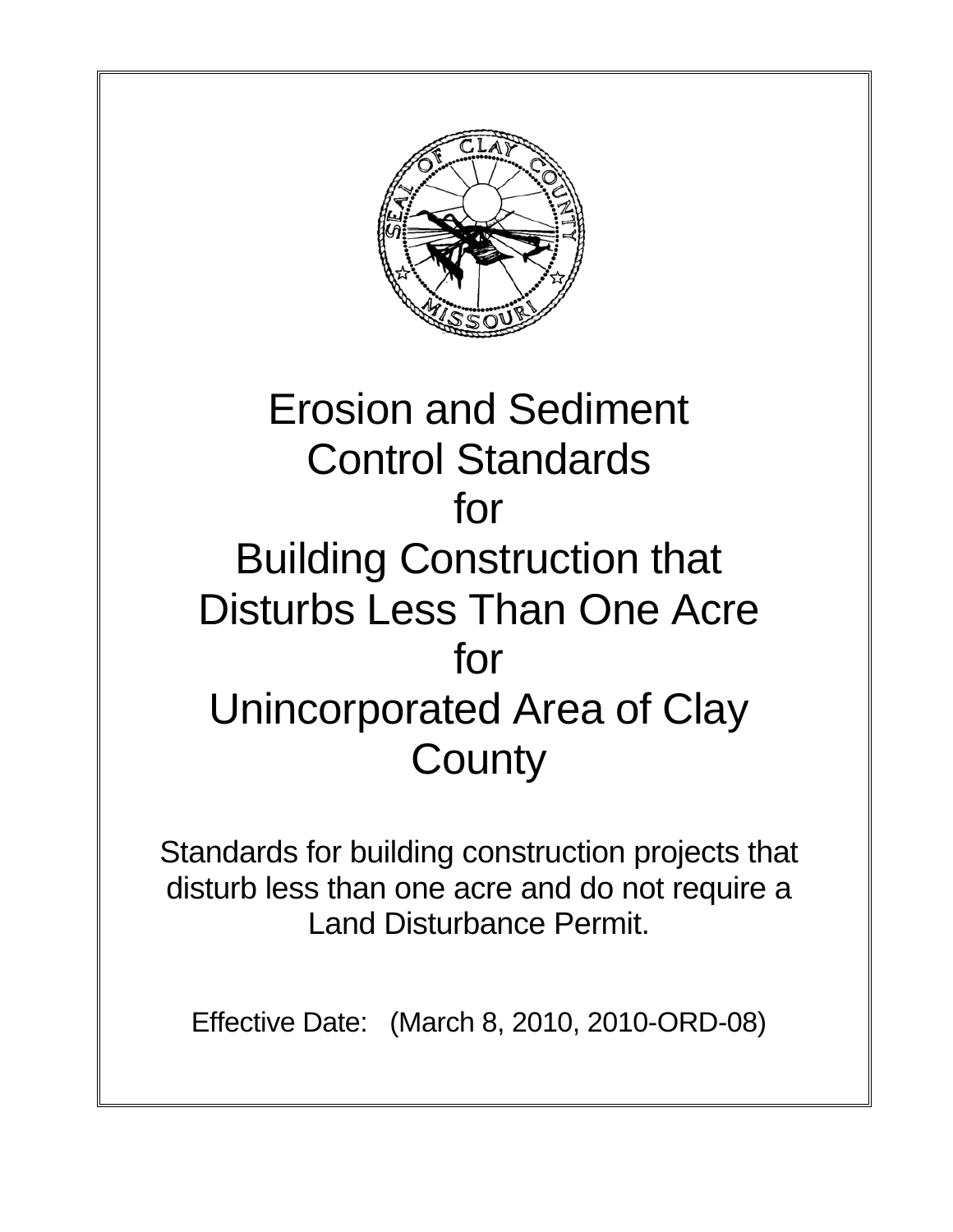#### **Table of Contents**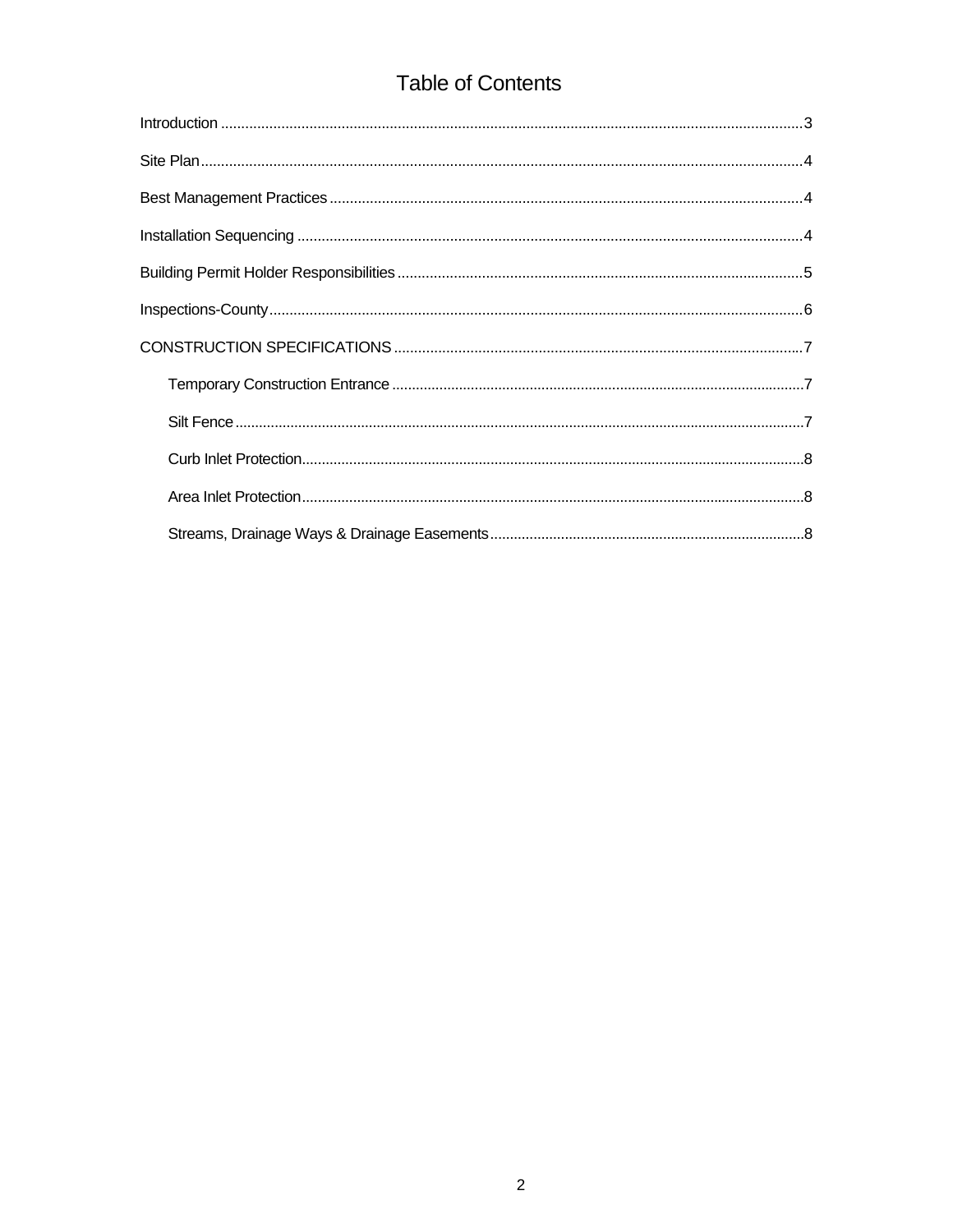### <span id="page-2-0"></span>CLAY COUNTY, MISSOURI PLANNING AND ZONING DEPARTMENT

#### **INTRODUCTION**

This booklet contains standard plans and procedures sufficient for building construction projects in the unincorporated area of Clay County that disturb less than one (1) acre. Land disturbance sites that disturb one (1) or more acres over the life of the project or are part of a larger common plan of development or sale that will disturb one (1) or more acres over the life of the project, must obtain a Land Disturbance (LD) Permit from Clay County, and also develop and implement a Storm Water Pollution Protection Plan (SWPPP) and obtain a Storm Water Permit from the Missouri Department of Natural Resources (MoDNR).

It is a violation of county regulations to allow harmful amounts of silt or other materials as defined by the Missouri State Operating Permit to enter a road ditch, gutter, storm sewer, stream, drainage way, drainage easement or cross a property line. County regulations also require erosion and sediment control on all projects, and this booklet was developed to help provide guidance for single-family lot construction and other small projects disturbing less than one (1) acre.

The plans and procedures provided in this booklet address typical locations. This booklet does not address all circumstances that can be encountered in a project. The primary objective on small projects is perimeter control by using Best Management Practices (BMPs) to prevent erosion and minimize sediment from leaving the site. When adapting these standard plans to your construction project, always keep in mind the intent is to minimize erosion and prevent sediment leaving the site. The typical drawings, which are attached, anticipate home construction, but are applicable to other types of building projects.

The Building Permit Holder is responsible for ensuring that adequate BMPs are in place and functioning until the construction project is completed. The Building Permit Holder is also responsible to Clay County for actions of all subcontractors and suppliers. This includes tracking of mud onto the street and/or other actions which may cause erosion, sediment, or damage to any BMPs.

In subdivisions, both the Building Permit Holder as well as the subdivision developer has responsibilities for erosion and sediment control. The Building Permit Holder is generally responsible for BMPs on the builder's lot and for actions of the workman, subcontractors and suppliers. The subdivision developer will have a SWPPP and Land Disturbance Permit required by the Missouri Department of Natural Resources (MoDNR) and a Land Disturbance (LD) permit from Clay County which makes the developer responsible for the overall subdivision and certain BMPs for that subdivision such as sediment basins and curb inlet protection.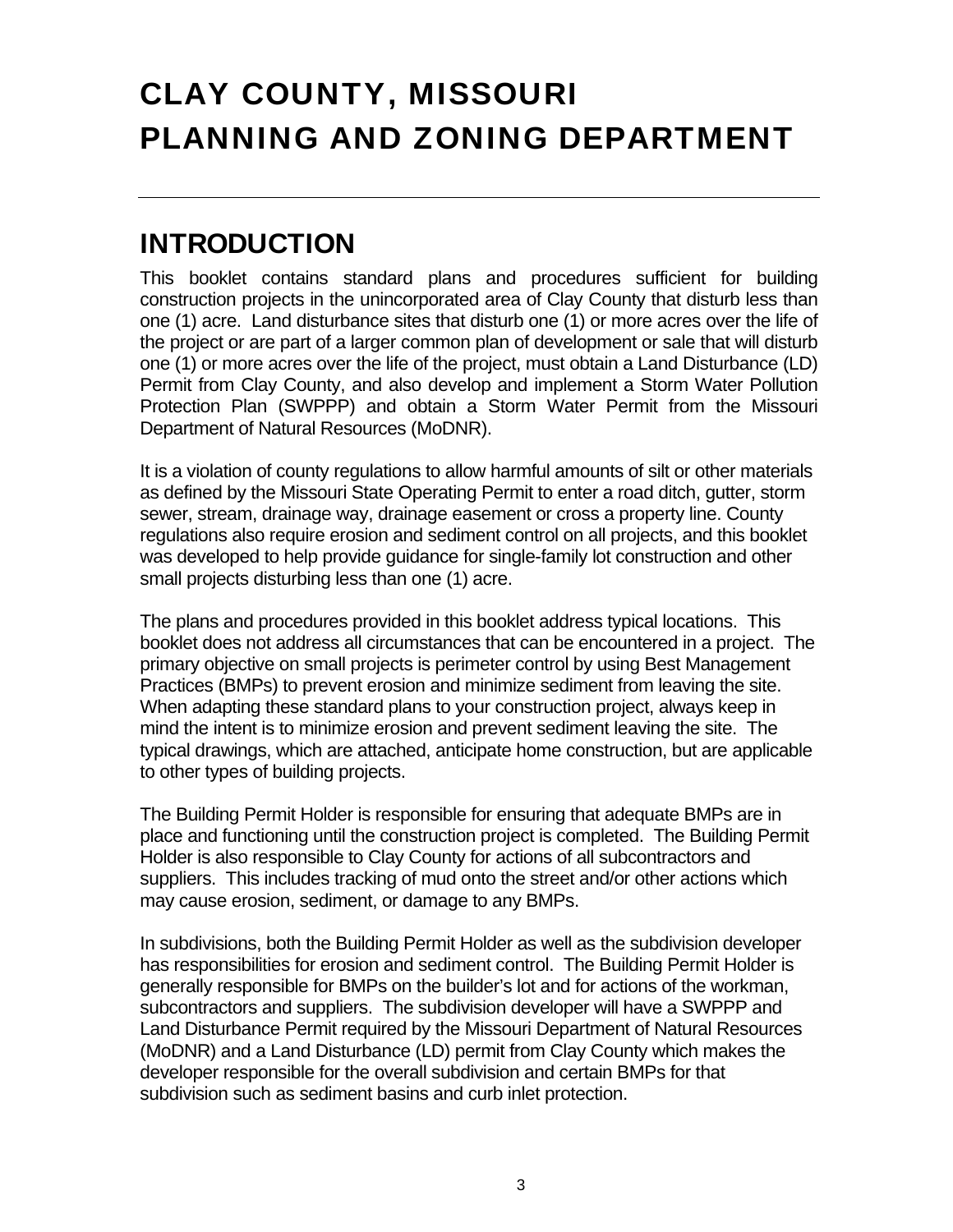#### <span id="page-3-0"></span>SITE PLAN

The Building Permit Holder is responsible for the depiction of the anticipated land disturbance areas on the Plot Plan required for a Clay County building permit.

Those disturbance areas should include at a minimum the following: all structure construction areas, driveway and parking areas, utility work, landscaping and any other activity that falls within the definition of land disturbance, as set forth in the Land Development Code (LDC).

If any of these activities fall within a designated Federal Emergency Management Area (FEMA) Special Flood Hazard Area (SFHA) as established by the most current Flood Insurance Rate Map (FIRM) data, then a Clay County Floodplain Development Permit must be approved.

#### BEST MANAGEMENT PRACTICES ("BMPs")

**BMPs** are the facilities and construction techniques used to control erosion and sediment on the project. Examples include, but are not limited to, sediment fence, bale checks, straw mat, temporary seeding and mulching, inlet protection, and construction staging.

#### INSTALLATION SEQUENCING

**Following is a typical sequence of activities on a small building project:** 

- 1) **Inlet Protection** If adjacent street has curb and gutter, install curb inlet protection at the first inlet downstream. If the curb inlet protection has been provided by the developer, ensure that it is working properly. Install protection around storm sewer area inlet on or near the property line, if any.
- 2) **Protection of Adjacent Lots**  When construction is within one-hundred (100) feet of the common lot line of adjacent sodded or seeded lots then installation of a silt fence or other BMPs is required.
- 3) **Determine limits of disturbed area and install perimeter BMPs**  On large and rural lots, flag area to be disturbed by grading, cutting, filing and utility installation. Flag limits of area to be disturbed to keep from unnecessarily, disturbing land. Make an assessment of the site drainage and pick a typical drawing of BMPs (see attached Type A, B etc.) that best replicates the conditions found on the subject building site. Install silt fence where water sheets off of the construction site.
- 4) **Grading/Excavating**  Install all perimeter BMPs prior to any grading or excavating activities.
- 5) **Stabilize Stockpiles**  Install BMPs to stabilize stockpiles of dirt or other erodible material to prevent sediment from reaching the street or breaching perimeter protection. This might include covering the stockpile, or additional silt fence around the stockpile.
- 6) **Temporary Construction Entrance**  A temporary construction entrance is required at the beginning of the grading process.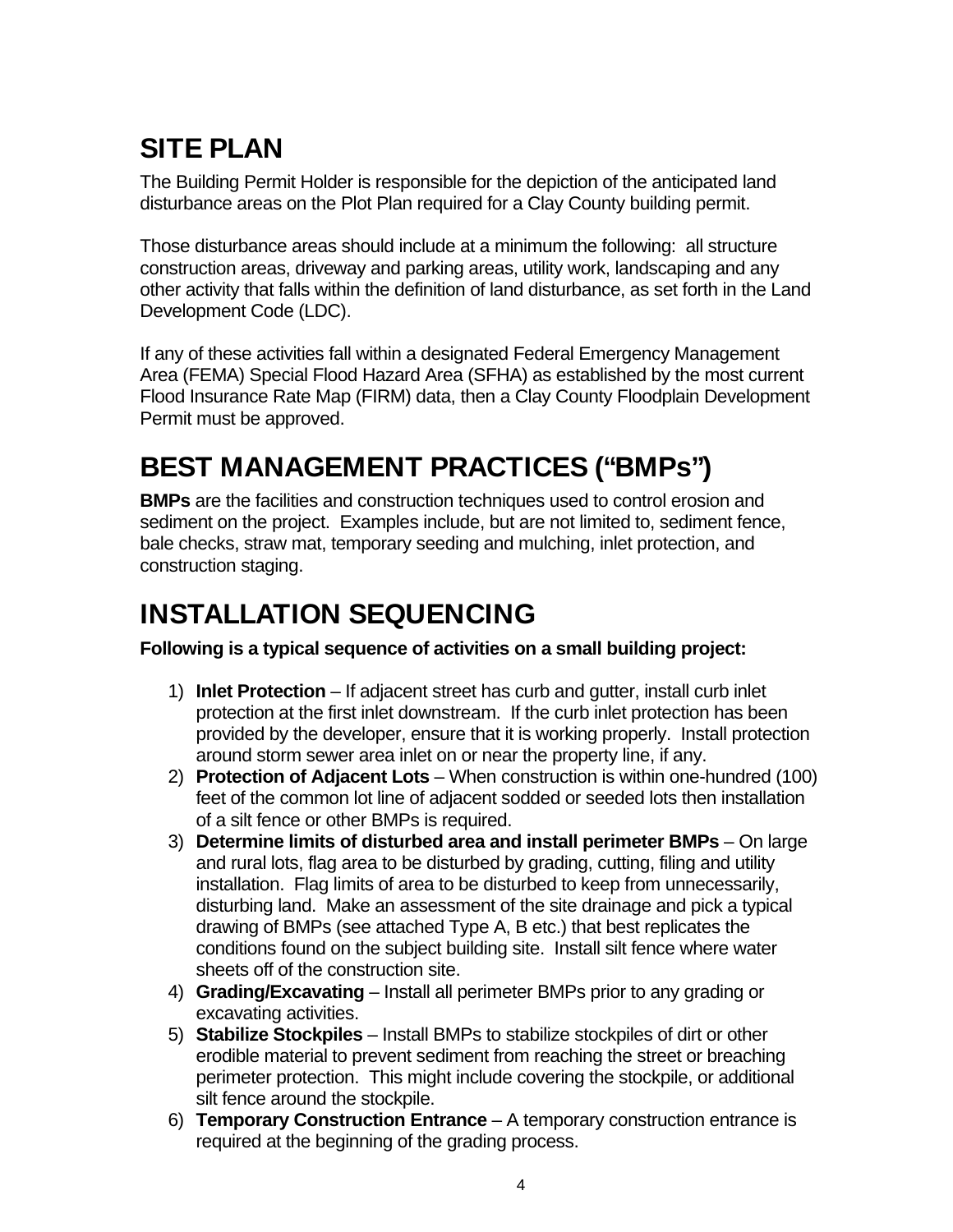- 7) **Concrete Washout Area**  Normally in subdivisions there will be a concrete truck washout area provided. In rural areas the builder must establish a washout area. The area must be easily accessible to concrete trucks, and should be bermed on the uphill side to prevent entrance of surface water.
- 8) **Sanitary Facilities**  Prior to the footing inspection, employee sanitary facilities must be available within five-hundred (500) feet of construction.
- 9) **Backfill and Trash Facilities**  After the foundation is backfilled it would be a good time to check all BMPs and make adjustments for the new grade. Complete installation of all BMPs per a specified typical drawing, i.e., Type A, B, C, Large Lot, or Rural (see attached drawings). Install a trash dumpster or container(s) after the foundation wall is backfilled to take care of job site refuse.
- 10) **Housekeeping**  The site must be managed for solid and hazardous waste which includes: providing trash containers and regular site clean up for proper disposal of scrap building material, product/material shipping waste, food containers, and cups; and providing containers and proper disposal for waste paints, solvents, and cleaning compounds. The site must have secondary containment for any fuel or liquid storage tanks to minimize the effects of a leak or spill.
- 11) **Maintenance**  The Building Permit Holder is responsible for maintaining and repairing all BMPs as needed throughout construction. Failure to have BMPs properly placed and maintained will delay required inspections for your building.
- 12) **Final Grading**  BMPs may be removed in order to complete final grading and sodding or seeding of the lot. If sodding or seeding of the lot is delayed, the building permit holder is required to maintain BMPs until the area is **stabilized** by either sod or seed and mulch, or a release is signed transferring responsibility of BMPs to the property owner.

#### BUILDING PERMIT HOLDER RESPONSIBILITIES

- 1. A Plot Plan is required depicting all land disturbance areas and any designated Federal Emergency Management Area (FEMA) Special Flood Hazard Areas (SFHA) as established by the most current Flood Insurance Rate Map (FIRM) data.
- 2. The Building Permit Holder is responsible for the on-going maintenance of all lot specific erosion and sediment control devices until the lot is **stabilized** by either sod or seed and mulch.
- 3. During construction the Building Permit Holder shall perform periodic inspections to ensure erosion and sediment control measures are functioning as designed. In addition to periodic inspections, an inspection shall be conducted after each rain event. Any problems noted during these inspections shall be corrected immediately.
- 4. Once construction has commenced, the Building Permit Holder is responsible for the maintenance of erosion and sediment control measures protecting inlets, drainage areas or streams on their lots, as well as curb inlets along the street frontage. It is critical that sediment not be allowed to enter the storm sewer system, drainage areas or streams.
- 5. The temporary construction entrance provides a place for parking vehicles offstreet and a spot where material can be off-loaded. The intent of the requirement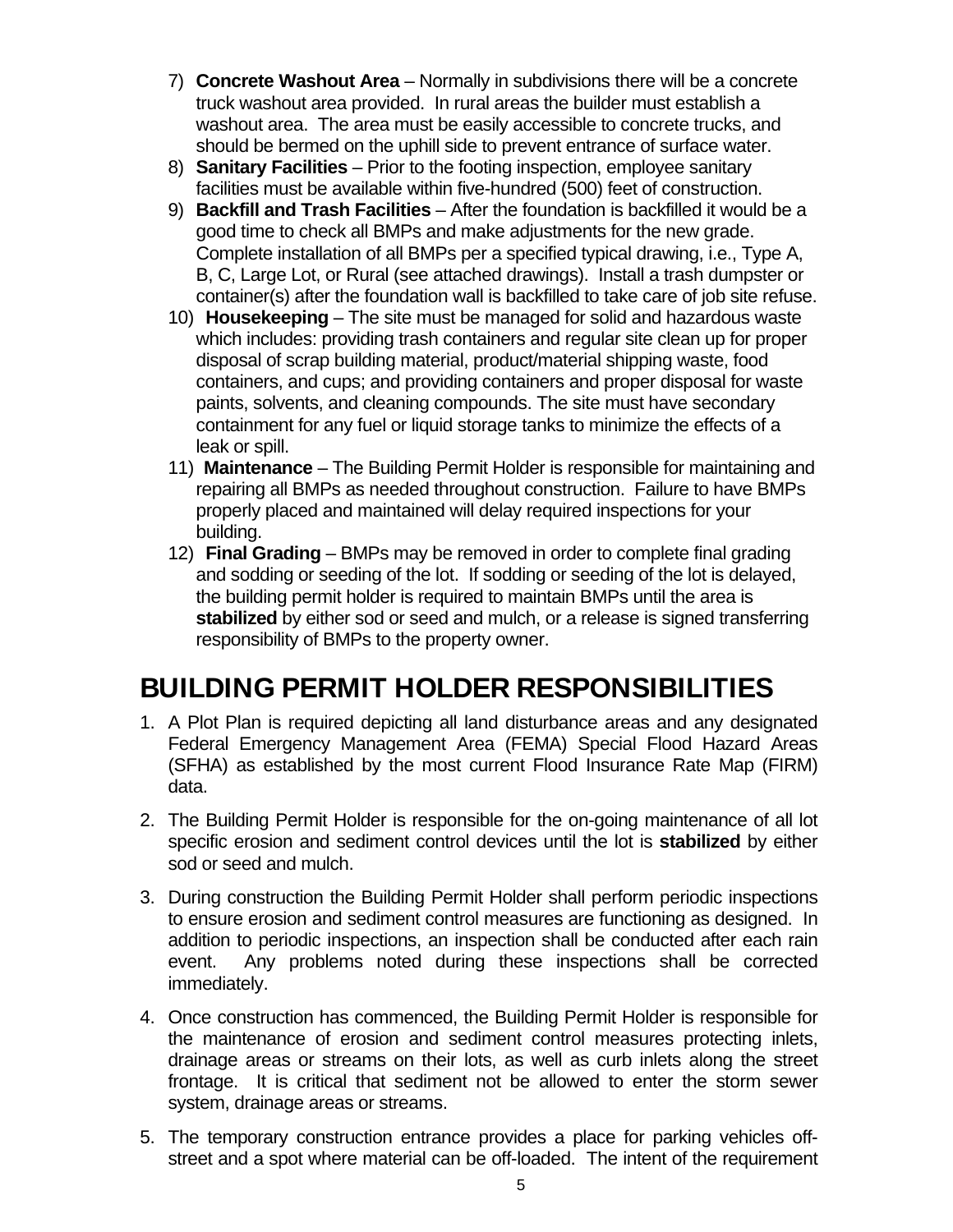is to provide a stable surface for parking vehicles where mud and other debris is not likely to be tracked onto the street.

6. **During the entire construction process the Building Permit Holder is responsible to ensure that mud, dirt, rocks and other debris are not allowed to enter onto streets and sidewalks, nor be tracked onto streets by construction vehicles.** Any mud or other debris on the street shall be immediately removed by the Building Permit Holder.

#### **Sediment Fence Maintenance (silt fence)**

- 1) Inspect sediment fences at least once a week and after each rain event. Make needed repairs immediately.
- 2) If the fabric of the sediment fence collapses, tears, decomposes or becomes ineffective, replace promptly.
- 3) Remove the sediment deposits as necessary to provide adequate storage volume for the next rain and to reduce pressure on the fence. Take care to avoid damaging or undermining the fence during cleanout.
- 4) The installation of utility service lines may damage the BMPs, and if not repaired by the utility contractor, shall be repaired immediately by the Building Permit Holder.

#### INSPECTIONS - COUNTY

On projects with a building permit, the Clay County Building Official may inspect erosion and sediment control measures in conjunction with routine inspections. Inspections will ensure that proper placement and installation of erosion and sediment control measures are in place. For any called-for inspection, the Building Official may note the condition of the BMPs and if the BMPs are not in place or not being properly maintained, the Building Official may require the inspection to be rescheduled.

The first BMPs inspection will ordinarily occur at the time of the footing inspection, and this is the primary inspection for BMPs. As noted in the general sequencing notes, standard items to be checked are: protection of adjacent lots, inlet protection, perimeter BMPs, stabilized stockpiles, temporary construction entrance, concrete washout area, and sanitary facilities. If BMPs are not installed in the correct location or not installed correctly, the footing inspection may be rescheduled.

It is anticipated that by the time of the called-for inspection of the waterproofing and ground rough inspection and before backfilling of the foundation will have been completed erosion and sediment control measures will have been installed, including a trash dumpster or container(s).

When the final inspection is done and before a Certificate of Occupancy (CO) can be issued final grading, sod or seed and mulch stabilizing the disturbed area on the lot will need to be done, or a release signed transferring responsibility of BMPs to the property owner.

On some projects there may be situations that fall outside of the conditions anticipated by the standard drawings. The Building Official can be consulted about these situations when on site doing a called-for inspection.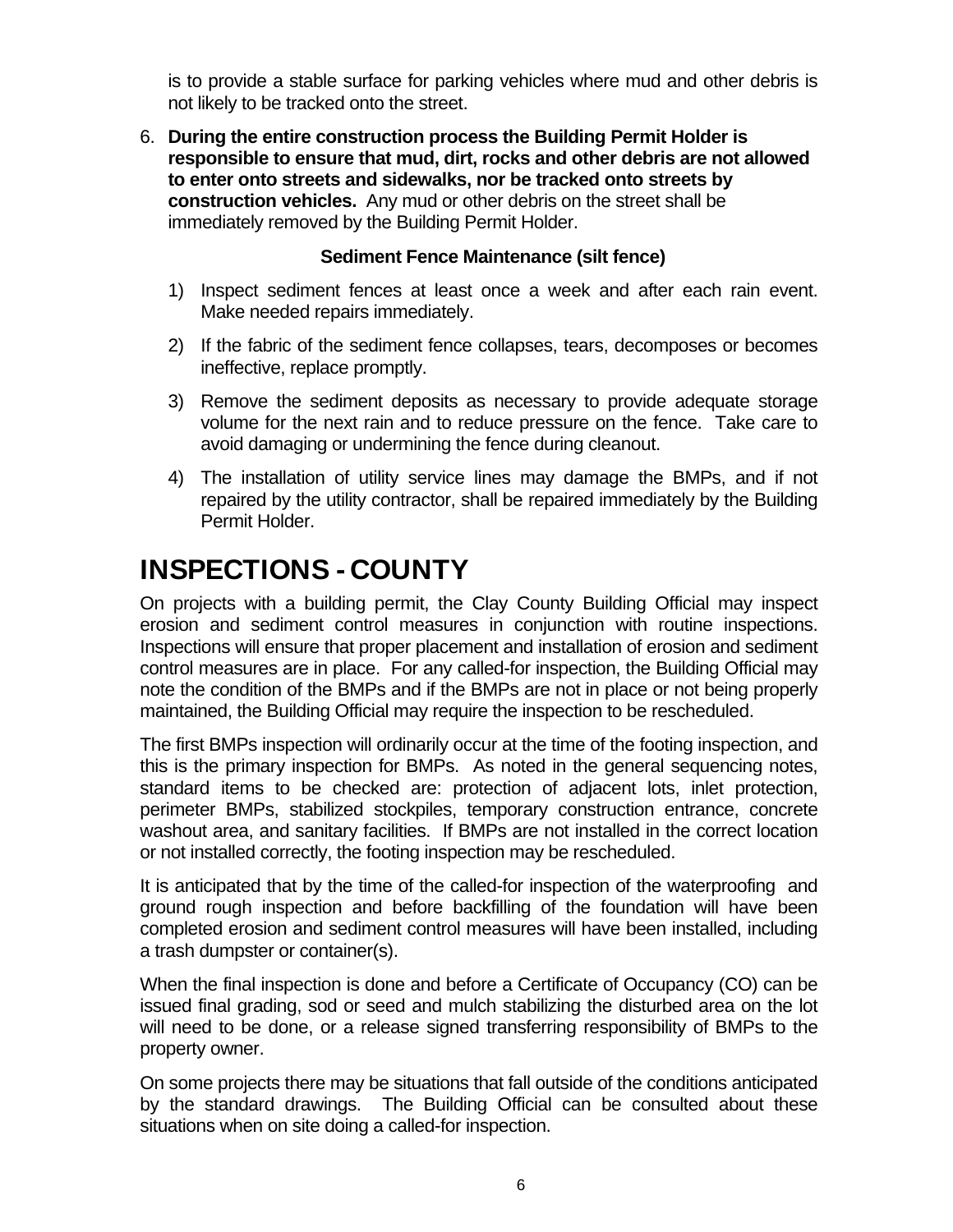The Planning and Zoning Department is the principal department for enforcement of the erosion and sediment control regulations. The Building Official or designee will make random visits to the site, and may issue fines for violations of County regulations related to erosion and sediment control. Common violations are:

- 1. Tracking of mud onto a street or road.
- 2. Detrimental amount of silt crossing the property line or entering the storm drainage system, stream, drainage way or easement.
- 3. Failure to properly maintain BMPs.
- 4. Allowing litter and other material to blow off the site.
- 5. Failure to obtain a permit for work exceeding one (1) acre of disturbed area.
- 6. Failure to maintain documentation on projects with a MoDNR or County permit.

On construction projects there may be situations that fall outside of the typical drawings (see attached). The Building Official or designee will be available to discuss erosion and sediment control measures for any lot and the sequencing for installation. If a Building Permit Holder has questions or concerns, call (816) 407-3380 to arrange a site meeting with a County official.

> **Any excavation in a County road right-of-way requires a permit from the Clay County Highway Department. For details, please contact the Clay County Highway Department at 407-3300.**

#### CONSTRUCTION SPECIFICATIONS

#### Temporary Construction Entrance

Any required temporary construction entrance shall be constructed of 2-3 inch sized rock and shall be at least twenty-four (24) feet wide and fifty (50) feet long (unless length has to be less on lots due to inadequate front yard). Thickness of the rock shall be adequate to support construction traffic and must be a minimum of six (6) inches. The purpose of the temporary entrance is to allow for delivery trucks, concrete trucks, and others to pull in and out of the site without tracking mud into the road. The temporary construction entrance will occasionally need to be cleaned of accumulated mud or dirt.

#### Silt Fence

- 1) Dig a trench at least six (6) inches deep along the fence alignment.
- 2) Drive posts at least eighteen (18) inches into the ground on the downslope side of the trench. Space posts a maximum of six (6) feet.
- 3) Fasten support wire fence to upslope side of posts, extending six (6) inches into trench.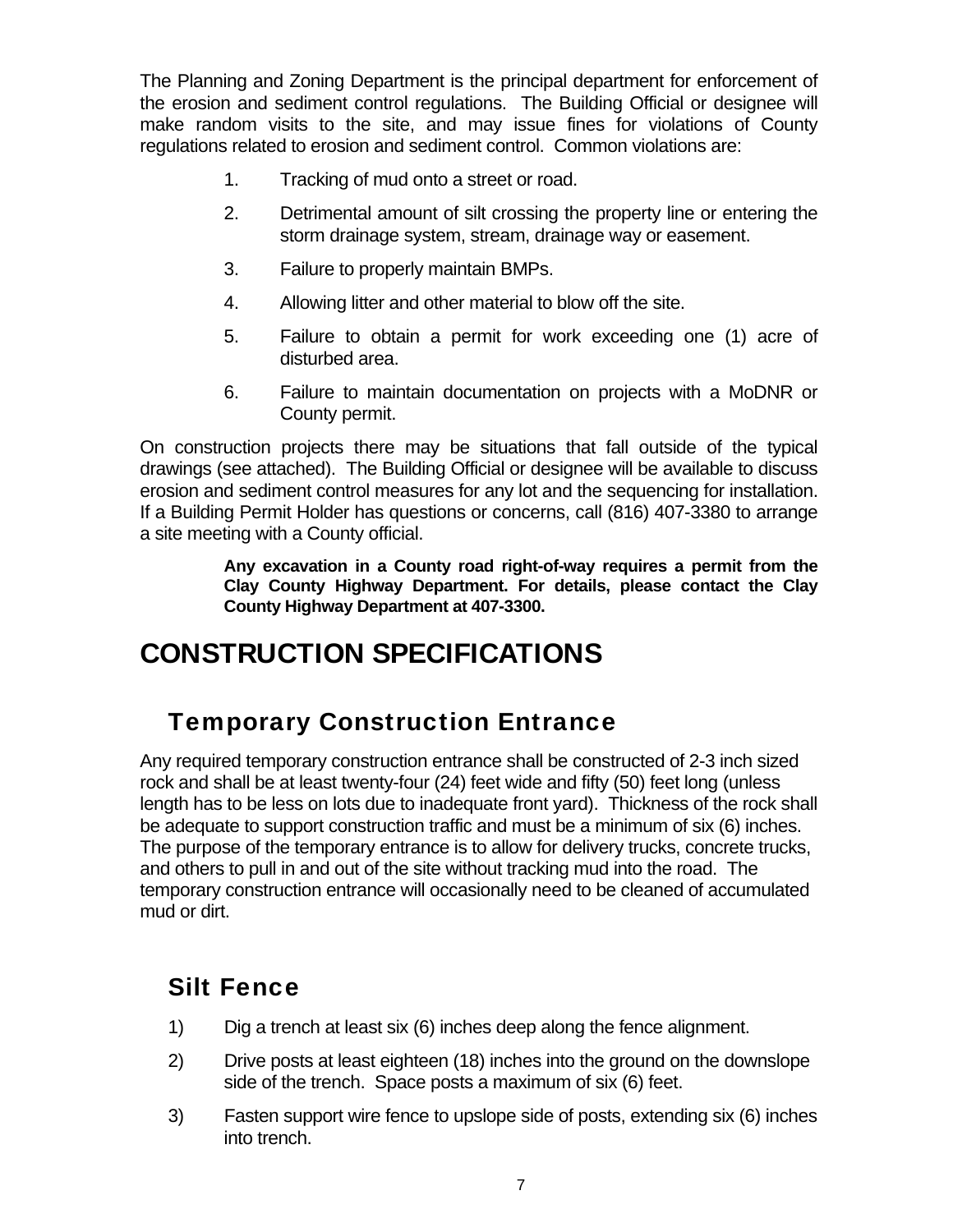- 4) Attach continuous length of fabric to upslope side of fence posts. Try to minimize the number of joints. Avoid joints at low points in the fence line. Where joints are necessary, fasten fabric securely to support posts and overlap to the next post.
- 5) Place the bottom one (1) foot of fabric in the six (6) inch deep trench (minimum), lapping toward the upslope side. Backfill trench with compacted earth or gravel.

#### Curb Inlet Protection

Use standard gravel filter bag arrangement for curb inlet protection. The bags are burlap or synthetic net about twenty-four (24) inches long and six (6) inches high. Bags are filled with ¾ inch screened rock and placed around the inlet area with no evident gaps between the bags.

#### Area Inlet Protection

If the area inlet is complete, gravel filter bags as described above may be placed around the inlet. If the area inlet is not completed it may be necessary to use staked hay bales placed around the inlet. Hay bales should be tightly packed and staked down with at least two 2" x 2" x 4' stakes per bale.

#### Streams, Drainage Ways & Drainage Easements

Flag streams (75' from centerline of creek), and drainage areas that flow to a stream on the property or adjacent property. Flag area to be disturbed by grading, cutting, filing and utility installation. Flag limits of area to be disturbed to keep from unnecessarily, disturbing land. Assess the site drainage and pick an attached typical drawing of BMPs (Type A, Type B, etc.) to use on this site. Install silt fence where water sheets off of the construction site.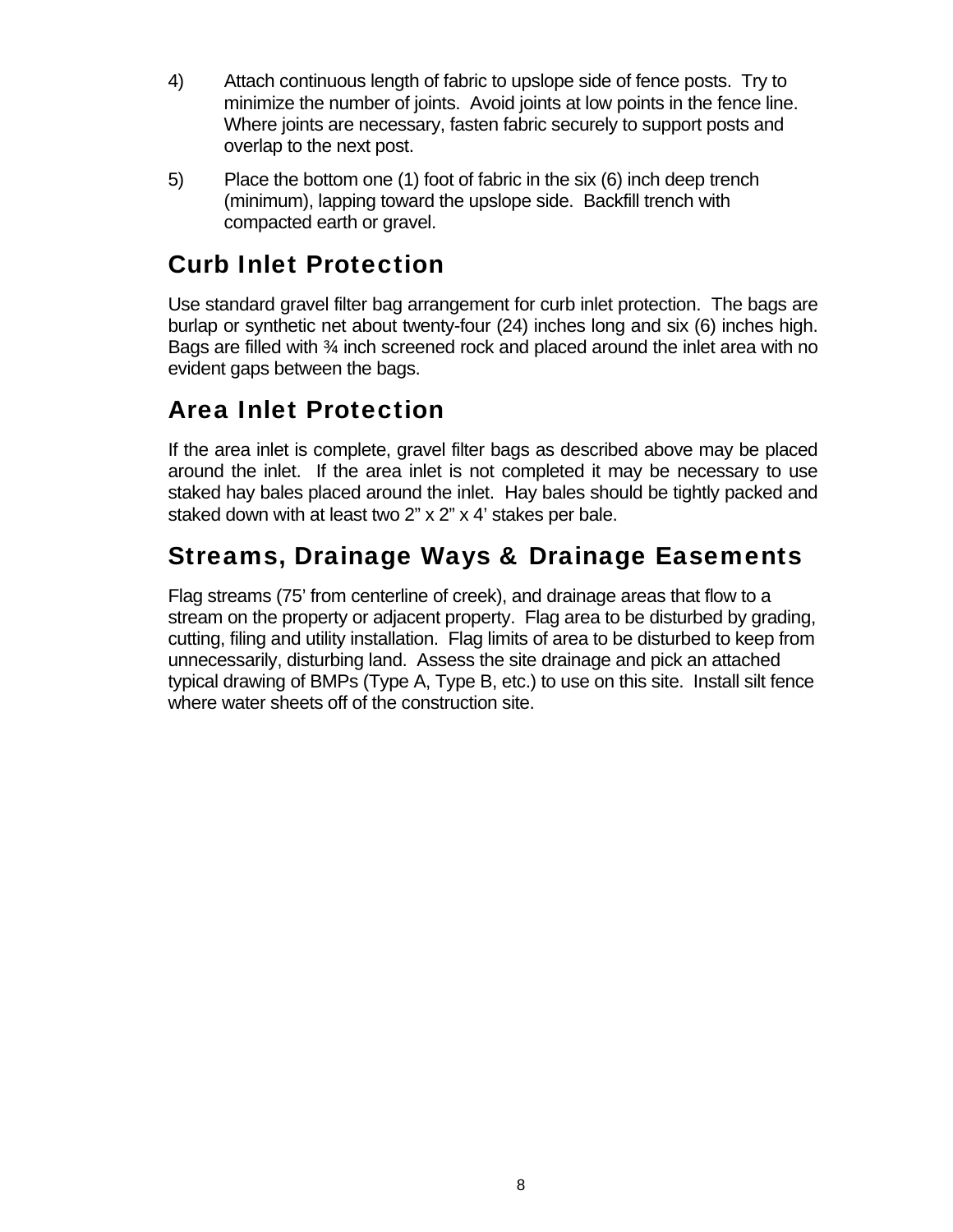



# NOTES

- $\overline{.}$ 1. Silt fence to be placed at limits of disturbed area where surface sheet flow silt fence is not required if a grass filter strip exists of stream buffer exceeds 75 feet. and distance to the property line, drainage course or near edge water from construction site flows toward the silt fence. For Silt fence to be placed at limits of disturbed area where surface of stream buffer exceeds 75 feet. and distance to the property line, sheet flow silt fence is not required if a grass filter strip exists water from construction site flows toward the silt fence. For drainage course or near edge
- Ņ 2. On sites where surface water from construction site flows the ditch on ditch streets and at the curb on curbed streets. toward the street the silt fence is normally placed at the back of On sites where surface water from construction site flows the ditch on ditch streets and at the curb on curbed streets. toward the street the silt fence is normally placed at the back of
- $\dot{\omega}$ 3. A state and county Land Disturbance permit is required if disturbed area exceeds 1 acre. The time and expense of this A state and county Land Disturbance permit is required if permit can usually be avoided by carefully limiting site grading permit can usually be avoided by carefully limiting site grading. disturbed area exceeds 1 acre. The time and expense of this
- 4. Inspect erosion control after each rain to ensure that it is working, and make changes as needed to keep silt on site. Inspect erosion control after each rain to ensure that it is working, and make changes as needed to keep silt on site.

 $\overline{4}$ 

 and optional for slopes less than 4%. \* Erosion control blankets are required for slopes 4% or greater, Erosion control blankets are required for slopes 4% or greater, and optional for slopes less than 4%



*Erosion Control – Typical Single Family Typical Single Family*<br>*Erosion Control – Type A*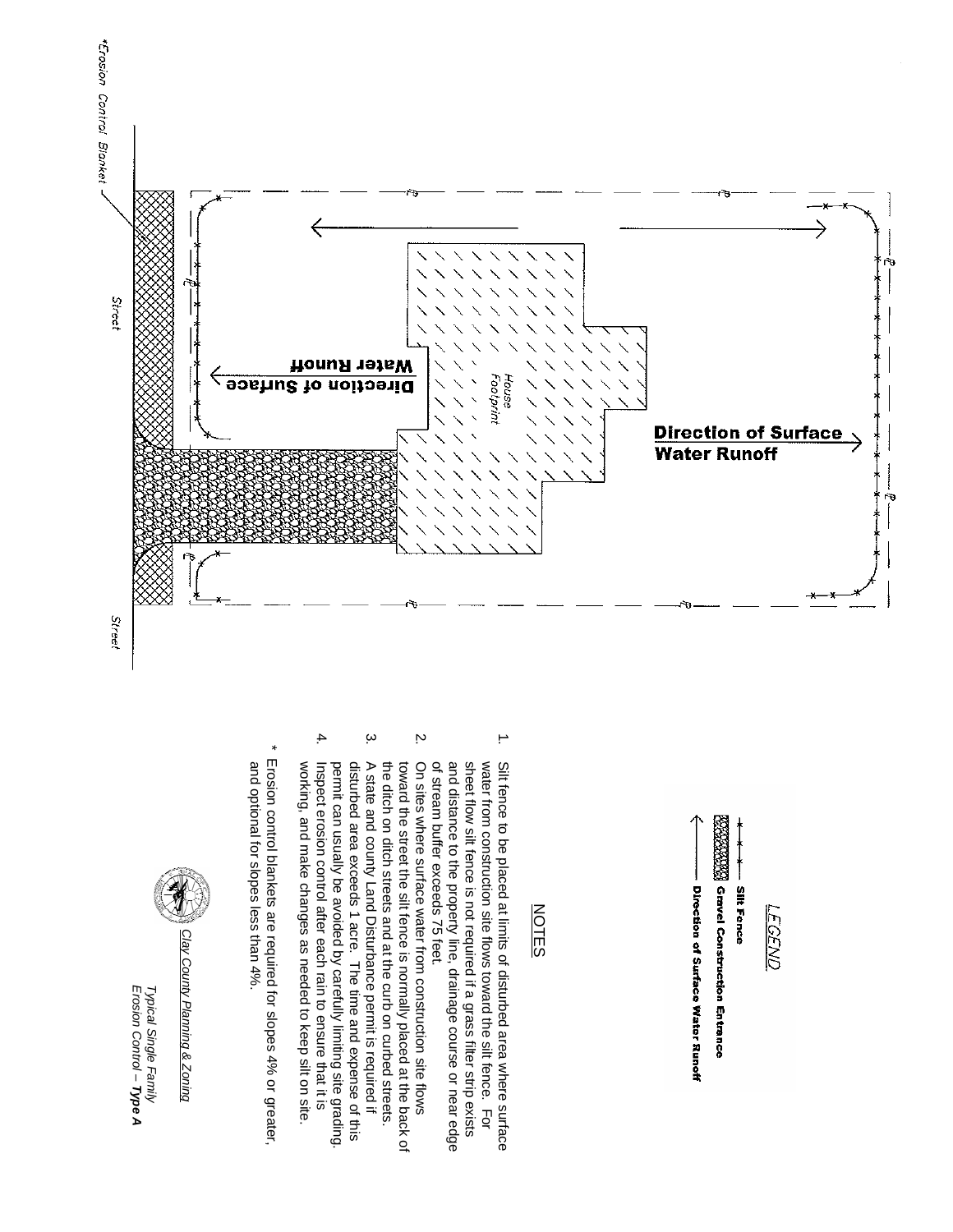



# NOTES

- $\overline{.}$ 1. Silt fence to be placed at limits of disturbed area where surface stream buffer exceeds 75 feet. distance to the property line, drainage course or near edge of water from construction site flows toward the silt fence. For sheet Silt fence to be placed at limits of disturbed area where surface stream buffer exceeds 75 feet. distance to the property line, drainage course or near edge of flow silt fence is not required if a grass filter strip exists and flow silt fence is not required if water from construction site flows toward the silt fence. For sheet a grass filter strip exists and
- Ņ 2. On sites where surface water from construction site flows toward on ditch streets and at the curb on curbed streets. the street the silt fence is normally placed at the back of the ditch On sites where surface water from construction site flows toward on ditch streets and at the curb on curbed streets. the street the silt fence is normally placed at the back of the ditch
- ب 3. A state and county Land Disturbance permit is required if permit can usually be avoided by carefully limiting site grading. disturbed area exceeds 1 acre. The time and expense of this A state and county Land Disturbance permit is required if permit can usually be avoided by carefully limiting site grading. disturbed area exceeds 1 acre. The time and expense of this
- $\ddot{ }$ 4. Inspect erosion control after each rain to ensure that it is working, and make changes as needed to keep silt on site. Inspect erosion control after each rain to ensure that it is working, and make changes as needed to keep silt on site.
- and optional for slopes less than 4%. \* Erosion control blankets are required for slopes 4% or greater, Erosion control blankets are required for slopes 4% or greater, and optional for slopes less than 4%



*Erosion Control – Typical Single Family Typical Single Family*<br>*Erosion Control* – **Type B**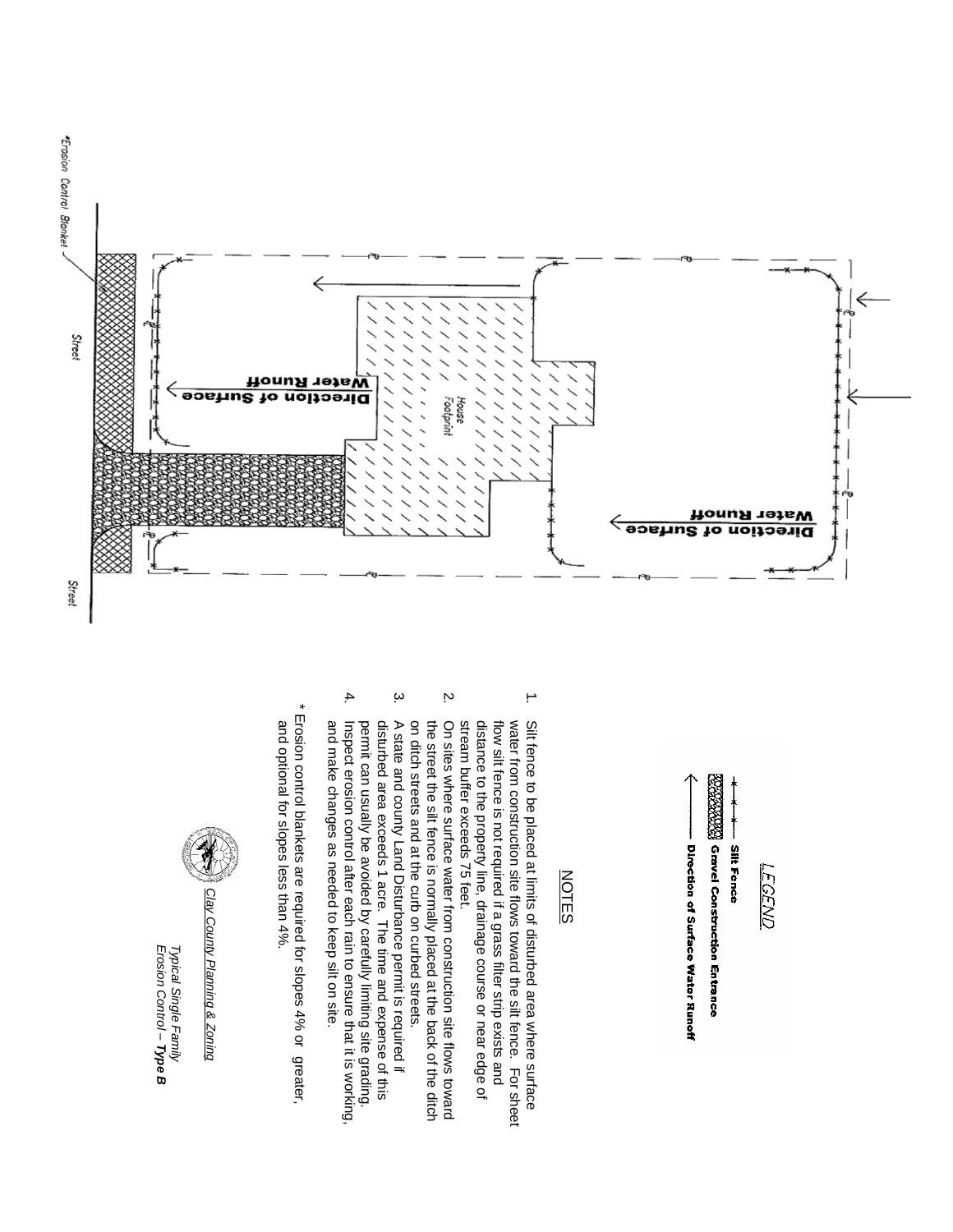

**BARBARA Gravel Construction Entrance** Direction of Surface Water Runoff **Silt Fence LGEND** 

# NOTES

- $\overline{a}$ 1. Silt fence to be placed at limits of disturbed area where or near edge of stream buffer exceeds 75 feet. strip exists and distance to the property line, drainage course surface water from construction site flows toward the silt Silt fence to be placed at limits of disturbed area where or near edge of stream buffer exceeds 75 feet. strip exists and distance to th fence. For sheet flow silt fence is not required if a grass filter fence. For sheet flow silt fence is not required if a grass filter surface water from construction site flows toward the silt e property line, drainage course
- Ņ. 2. On sites where surface water from construction site flows streets. of the ditch on ditch streets and at the curb on curbed toward the street the silt fence is normally placed at the back On sites where surface water from construction site flows streets. of the ditch on ditch streets and at the curb on curbed toward the street the silt fence is normally placed at the back
- $\omega$ 3. A state and county Land Disturbance permit is required if A state and county Land Disturbance permit is required if<br>disturbed area exceeds 1 acre. The time and expense of this permit can usually be avoided by carefully limiting site grading. this permit can usually be avoided by carefully limiting site disturbed area exceeds 1 acre. The time and expense of
- $\ddot{ }$ 4. Inspect erosion control after each rain to ensure that it is working, and make changes as needed to keep silt on site Inspect erosion control after each rain to ensure that it is working, and make changes as needed to keep silt on site.
- greater, and optional for slopes less than 4%. \* Erosion control blankets are required for slopes 4% or Erosion control blankets are required for slopes 4% or greater, and optional for slopes less than 4%



*Erosion Control – Typical Single Family Typical Single Family*<br>*Erosion Control – Type C*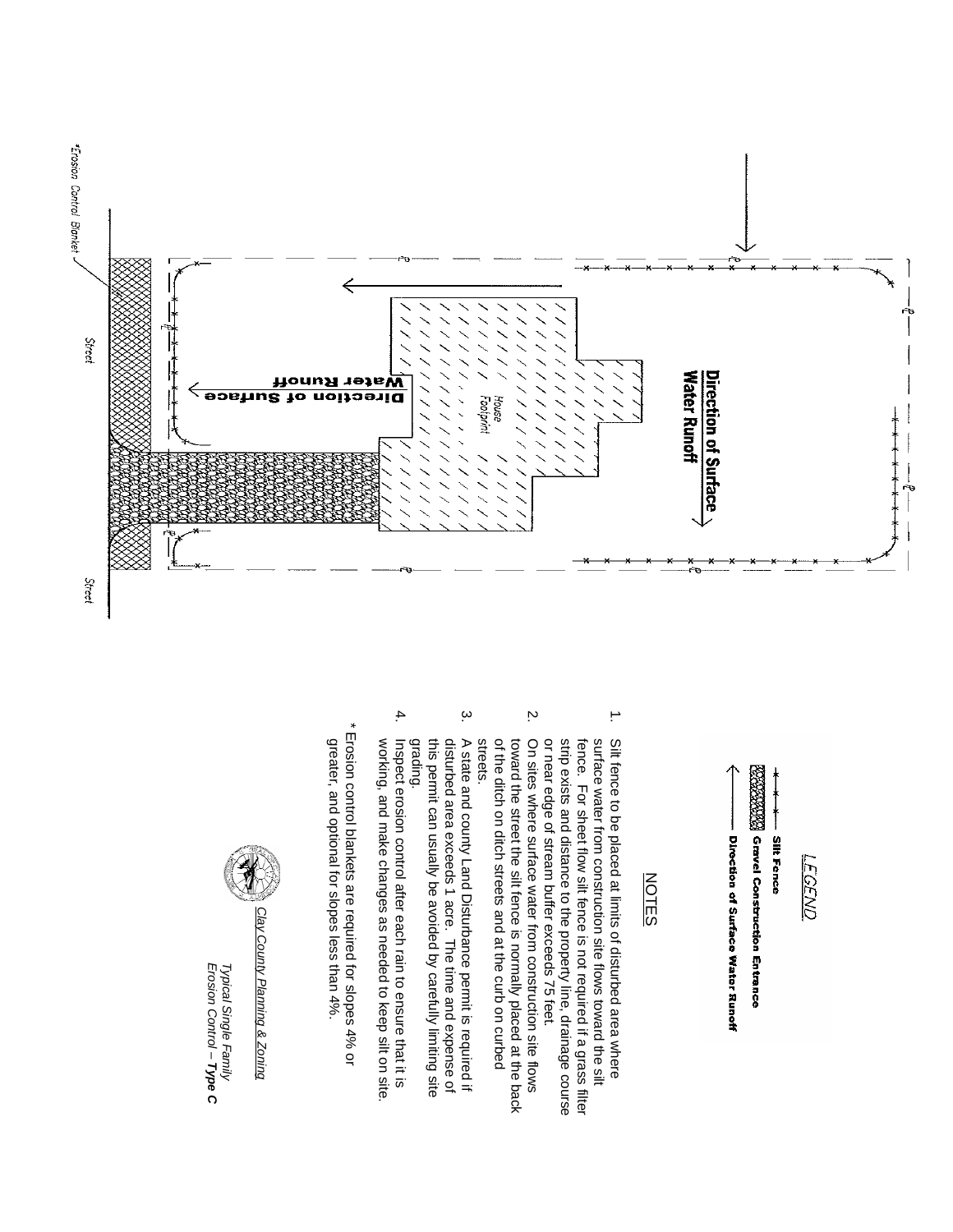

**Silt Fence** LEGEND

<u>WWWW</u> Gravel Construction Entrance **Direction of Surface Water Runoff** 

### NOTES

 $\overline{.}$ 

- 1. Silt fence to be placed at limits of disturbed area where surface water from construction site flows Silt fence to be placed at limits of disturbed area stream buffer exceeds 75 feet. the property line, drainage course or near edge of required if a grass filter strip exists and distance to toward the silt fence. For sheet flow silt fence is not stream buffer exceeds 75 feet. the property line, drainage course or near edge of required if a grass filter strip exists and distance to toward the silt fence. For where surface water from construction site flows sheet flow silt fence is not
- $\dot{\mathsf{c}}$ 2. On sites where surface water from construction site at the curb on curbed streets. placed at the back of the ditch on ditch streets and flows toward the street the silt fence is normally On sites where surface water from construction site at the curb on curbed streets. placed at the back of the ditch on ditch streets and flows toward the street the silt fence is normally
- 4.  $\omega$ 3. A state and county Land Disturbance permit is and expense of this permit can usually be avoided A state and county Land Disturbance permit is by carefully limiting site grading. required if disturbed area exceeds 1 acre. The time by carefully limiting site grading. and expense of this permit can usually be avoided required if disturbed area exceeds 1 acre. The time
- 4. Inspect erosion control after each rain to ensure Inspect erosion control after each rain to ensure that it is working, and make changes as needed to keep silt on site. keep silt on site. that it is working, and make changes as needed to

 or greater, and optional for slopes less than 4%. \* Erosion control blankets are required for slopes 4% Erosion control blankets are required for slopes 4% or greater, and optional for slopes less than 4%.



Clay County Planning & Zoning

*Erosion Control – Typical Single Family*  Typical Single Family<br>Erosion Control – **Large Lot**